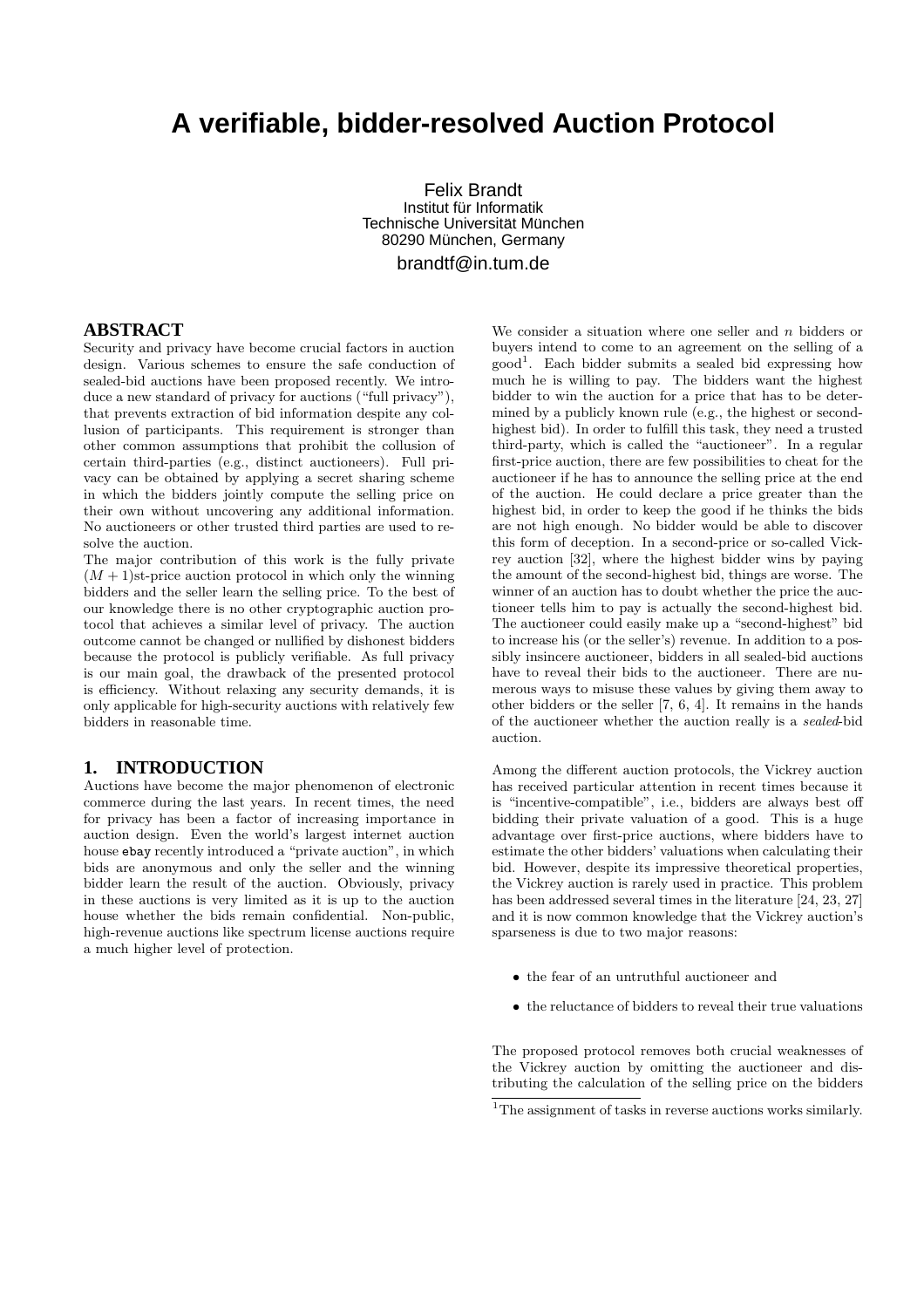themselves. No information concerning the bids is revealed unless all bidders share their knowledge, which obviously uncovers all bids in any auction protocol. Furthermore, our protocol is applicable to uniform-price or so-called  $(M+1)$ stprice auctions as well. In a  $(M+1)$ st-price auction, the seller offers M identical items and each bidder intends to buy one of them. It has been proven by Wurman et al [35] that it is an incentive-compatible mechanism to sell those items to the M highest bidders for the uniform price given by the  $(M + 1)$ st highest bid. The Vickrey auction is just a special case of this mechanism for the selling of single goods  $(M = 1).$ 

The remainder of this paper is structured as follows. Section 2 summarizes existing efforts in the field of cryptographic auction protocols. Section 3 defines essential attributes that ensure a secure and private auction conduction and introduces "bidder-resolved auctions". In Section 4, we propose and analyze the bidder-resolved auction protocol vMB-share. The paper concludes with a brief overview of advantages and disadvantages of vMB-share and an outlook in Section 5.

# **2. RELATED WORK**

There has been a very fast-growing interest in cryptographic protocols for auctions during the last years. In particular, Vickrey auctions, which are strategically equivalent to English auctions for bidders that privately evaluate a good, and recently  $(M + 1)$ st-price auctions attracted much attention. Starting with the work by Franklin and Reiter [13], which introduced the basic problems of sealed-bid auctions, but disregarded the privacy of bids after the auction is finished, many secure auction mechanisms have been proposed, e.g., [1, 2, 4, 8, 14, 15, 16, 17, 18, 19, 20, 21, 25, 26, 30, 33, 34, 37].

When taking away all the protocols that (in their current form) are not suitable for the secure execution of secondprice auctions or reveal (partial) information after the auction is finished [13, 34, 26, 25, 15, 19, 33, 4], the remaining work can be divided into two categories.

Most of the publications rely on computation that is distributed among auctioneers [16, 18, 17, 14, 30]. This technique requires  $m$  auctioneers, out of which a fraction (e.g.,  $\lfloor \frac{m-1}{3} \rfloor$ ) must be trustworthy (*threshold cryptography*). Bidders send shares of their bids to each auctioneer. The auctioneers jointly compute the selling price without ever knowing a single bid. This is achieved by using sophisticated techniques of secure multiparty function evaluation, mostly via distributed polynomials (see Section 4.1.1). However, a collusion of, e.g., three out of five auctioneer servers can already exploit the bidders' trust. We argue that distributing the trust onto several distinct auctioneers does not solve the privacy problem, because you can never rule out that some of them, or even all of them, collude. This point of view is supported in a growing number of publications [20, 21, 31].

The remaining auction protocols prune the auctioneer's ability to falsify the auction outcome and reveal confidential information by introducing a new third-party that is not fully trusted. However, all of these approaches make weak assumptions about the trustworthiness of this third-party. In

[2, 8] the third-party may not collude with any participating bidder; in [20, 21] it is prohibited that the third-party and the auctioneer collude. A recent scheme [1, 37] uses a homomorphic, indistinguishable public-key encryption scheme like ElGamal to compute on encrypted bids. However, the private key is either held by a trusted third-party or is shared among a set of confidants.

Concluding, all present work on secure auctions more or less relies on the exclusion of third-party collusion, may it be auctioneers or other semi-trusted institutions. Additionally, to our knowledge, all existing schemes publicly announce the winner's identity and the selling price rather than making this information only visible to the seller and the winning bidder.

# **3. GENERAL ASSUMPTIONS**

This section contains demands that our protocols will meet. Furthermore, we make several basic assumptions about bidders and collusions between them.

# **3.1 Privacy and Correctness**

The required properties for safe conductions of sealed-bid auctions can be divided into two categories.

Privacy No information concerning bids and the corresponding bidders' identities is revealed during and after the auction.

The only information that naturally has to be delivered is the information that is needed to carry out the transaction, i.e., the winning bidders and the seller learn the selling price and the seller gets to know the winners' identities. As [26] pointed out, anonymity of the winners is crucial. Otherwise, a bidder that breaks a collusive agreement could be identified by his partners.

In several schemes, it is necessary that the auctioneer announces the selling price, in order to prevent the auctioneer from awarding a contract to a bogus bidder (which would violate correctness).

Privacy, as we understand it, implies that no information on any bid is revealed to the public, in particular no bid statistics (e.g., the amount of the lowest bid or an upper bound for the highest bid) can be extracted, unlike some other protocols.

#### Correctness The winner and the selling price are determined correctly.

This requirement includes non-repudiation (the winning bidders cannot deny having made winning bids). Bids are binding. Otherwise, bidders could control the selling price in first-price and second-price auctions by using sub-agents that default on their bids. Correctness also includes robustness (no subset of malicious bidders can render the auction outcome invalid). If the auction protocol is interactive, this implies that missing bidder messages will not halt the auction process.

Of course, efficiency is also an important factor, but as we mainly intend to obtain full privacy, we regard efficiency as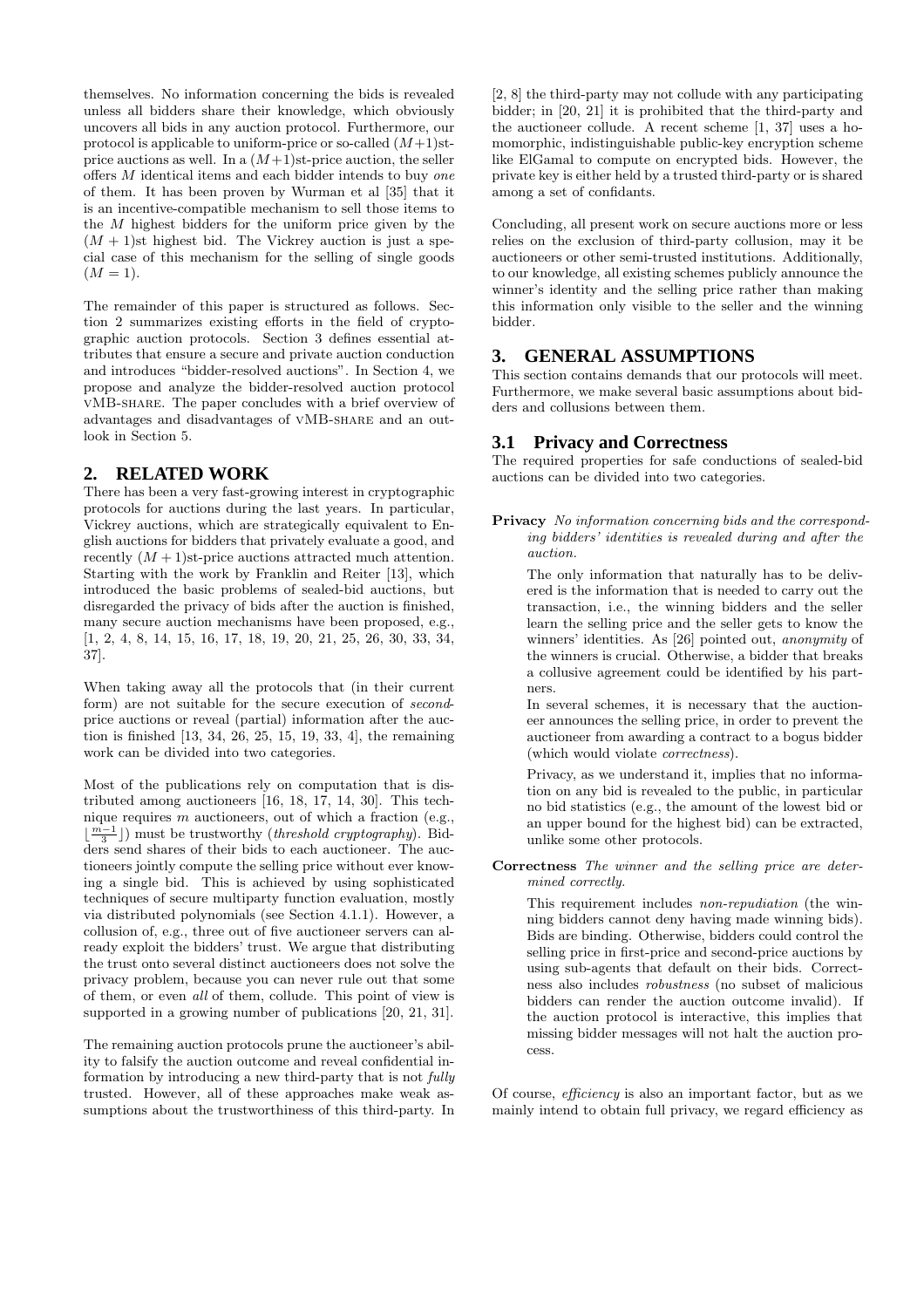secondary. Privacy and correctness have to be ensured in a hostile environment, which is described by the following assumptions.

- Each agent (bidder or seller) can have arbitrarily many bidder sub-agents, controlled by him, in any auction.
- Up to  $n-1$  bidders might share their knowledge and act as a team
- Any number of auctioneers or other third-parties might share their knowledge and give it away to bidders.

#### **3.2 Bidder-resolved Auctions**

According to the assumptions of the previous section, bidders cannot trust any third-party. We therefore distribute the trust onto the bidders themselves using a secret sharing scheme. Bidders divide their bids into  $n$  shares, keep one and send one share to each other bidder.

The information sharing among bidders allows us to set a new standard for privacy. In a scenario with  $m$  auctioneers it cannot be ruled out that all of them collude. However, when distributing the computation on  $n$  bidders, we can assume that all bidders will never share their knowledge due to the competition between them. If they did, each of them would abandon his own privacy, resulting in an open auction.

#### Definition: A secure, bidder-resolved auction protocol complies with full privacy when no information on any bid can be retrieved unless all involved agents collude.

When using terms of secure multiparty computation [12], full privacy can be interpreted as  $(n-1)$ -privacy. A passive adversary that controls up to  $n-1$  bidders is incapable of uncovering any information. Active adversaries, that mutilate the distributed computation will be detected if the computation is publicly verifiable.

A threshold-scheme, that provides t-resilience is not appropriate when information is shared among bidders, as any group of bidders might collude due to the assumptions of the previous section. As a consequence, we cannot adapt existing, successful auction protocols that were designed for  $m$  auctioneers like [14], or [16], because they rely on secure multiparty computation according to Ben-Or, Goldwasser and Widgerson [3], which in turn provides at most insufficient  $\lfloor \frac{n}{2} \rfloor$ -privacy due to the multiplication of degree n polynomials.

When computation is shared among bidders, it is obviously required that bidders "know" each other. This can be achieved by carrying out a registration phase, in which bidders publish their addresses on a blackboard before the actual auction begins.

In [5], we proposed the first bidder-resolved auction protocol YMB-SHARE<sup>2</sup>. Malicious bidders cannot reveal information in this protocol, but they can disrupt the auction. The protocol lacks verifiability, reveals information when winning bids are equal, and is only applicable to second-price sealed-bid auctions. All of these issues will be removed in vMB-share.

# **4. PROTOCOL** vMB-share

In order to gain public verifiability, we need cryptographic primitives like verifiable secret sharing and various interactive and non-interactive proofs of correctness. As is customary in cryptology, we denote two different communicating parties by "Alice" and "Bob". Please note that interactive proofs can be made non-interactive by deriving the challenge c from the first message of the proof, e.g., by applying a suitable hash function on the message and the sender's id (to avoid proof duplication).

#### **4.1 Building Blocks**

p and q are large primes, so that q divides  $p-1$ .  $G_q$  is the the unique multiplicative subgroup of  $\mathbb{Z}_p$  with order q.  $g, g_1, g_2 \in G_q$ .

#### *4.1.1 Verifiable secret sharing*

In Shamir's secret sharing scheme [29], a secret is shared among *n* participants as *n* points  $f(i)$   $(1 \leq i \leq n)$  of an arbitrary degree  $n-1$  polynomial<sup>3</sup>  $f(x)$  with  $f(0) = s$ . A shared secret (SS) can be retrieved by computing  $f(0)$  with Lagrange interpolation.

$$
f(0) = \sum_{i=1}^{n} \gamma_i f(i) \quad \text{with} \quad \gamma_i = \prod_{j=1}^{n} \frac{j}{j-i} \quad \text{(LAGRANGE)}
$$

 $n-1$  points of the polynomial yield absolutely no information about the secret value.

Lagrange interpolation can also be applied when shares are only available as exponentiated values  $\hat{f}(i) = g^{f(i)}$  to compute the exponentiated shared secret (ESS)  $\hat{f}(0) = g^s$ .

$$
\hat{f}(0) = \prod_{i=1}^{n} (\hat{f}(i))^{\gamma_i} \tag{1}
$$

The correctness of shares can be proven by using Pedersen's commitment scheme [22]. It provides non-interactive verification of shares and their linear combinations. The dealer who distributes s chooses two polynomials  $f(x) = s + F_1x +$  $F_2x^2 + \cdots + F_{n-1}x^{n-1}$  and  $h(x) = H_0 + H_1x + \cdots + H_{n-1}x^{n-1}$ and publishes  $E_0 = g_1^s g_2^{H_0}$  and  $\forall l \in \{1, 2, ..., n-1\} : E_l =$  $g_1^{F_l} g_2^{H_l}$ . He sends the shares  $f(i)$  and  $h(i)$  to participant  $i$ . Participant  $i$  can verify the correctness of the share by testing

$$
g_1^{f(i)}g_2^{h(i)} = \prod_{l=0}^n (E_l)^{i^l}.
$$
 (2)

# *4.1.2 Proof of equality of two* SS*s*

Alice is capable of proving the equality of two SSs with the commitment values  $E'_0 = g_1^{G'_0} g_2^{H'_0}$  and  $E''_0 = g_1^{G''_0} g_2^{H''_0}$  by

<sup>2</sup>Unfortunately, there is an error in [5]. A revised protocol specification is available from the author's homepage.

 $\overline{{}^3\text{For reasons of simplicity we use }1,2,\ldots,n \text{ as } n \text{ distinct}}$ values. As we share information among bidders, we will not make use of the threshold capabilities of this scheme and always use degree  $n - 1$  polynomials.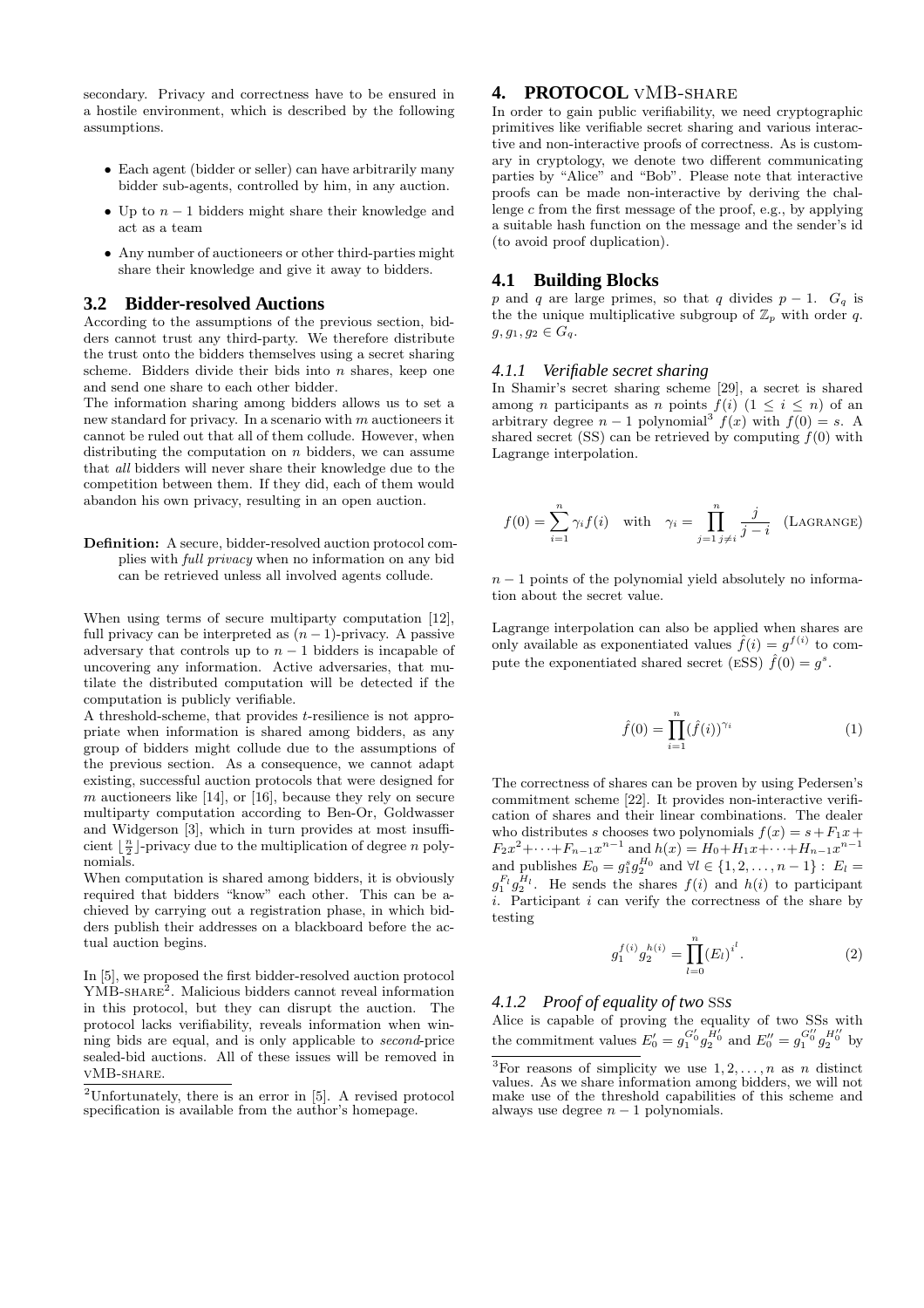sending  $t = H'_0 - H''_0$  to Bob who then verifies that  $\frac{E'_0}{E''_0} = g_2^t$ . No information on any of the secrets is revealed [22].

#### *4.1.3 Verifiable linear combination computation*

There are non-interactive proofs for the correctness of any linear combination of SSs [22].

Two secrets  $s'$  and  $s''$  are verifiably distributed.  $E'_l$  and  $E''_l$ are the corresponding commitment values. The participants want to compute s's shares with  $s = s' + s''$ . Any observer can verify that  $(f(i), h(i))$  is a correct share

of  $s' + s''$  by testing whether  $g_1^{f(i)}g_2^{h(i)} = \prod^n$  $_{l=0}$  $(E_{l}'E_{l}'')^{i^l}.$ 

When computing  $s = as'$  for any  $a \in \mathbb{Z}_q^*$ , a share  $(f(i), h(i))$ is correct when  $g_1^{f(i)}g_2^{h(i)} = \prod^n$  $_{l=0}$  $((E'_l)^a)^{i^l}.$ 

A publicly known summand a can simply be added to each f-share  $(f(i) = f'(i) + a)$ . The share is correct when

$$
g_1^{f(i)}g_2^{h(i)} = \prod_{l=0}^n (g_1^a E'_l)^{i^l}.
$$

#### *4.1.4 Proof of knowledge of a discrete logarithm*

This is a classic, interactive, three-step, zero-knowledge proof by Schnorr [28]. Alice and Bob know  $v$  and  $q$ , but only Alice knows x, so that  $v = g^x$ .

- 1. Alice chooses z at random and sends  $a = g^z$  to Bob.
- 2. Bob chooses a challenge  $c$  at random and sends it to Alice.
- 3. Alice sends  $r = (z + cx) \mod q$  to Bob
- 4. Bob checks that  $g^r = av^c$ .

#### *4.1.5 Proof of equality of two discrete logarithms*

When executing the previous protocol in parallel, the equality of two discrete logarithms can be proven [9]. Alice and Bob know  $v, w, g_1$  and  $g_2$ , but only Alice knows x, so that  $v = g_1^x$  and  $w = g_2^x$ .

- 1. Alice chooses z at random and sends  $a = g_1^z$  and  $b = g_2^z$ to Bob.
- 2. Bob chooses a challenge  $c$  at random and sends it to Alice.
- 3. Alice sends  $r = (z + cx) \mod q$  to Bob
- 4. Bob checks that  $g_1^r = av^c$  and that  $g_2^r = bw^c$ .

#### *4.1.6 Proof that a* SS *is one out of two values*

We designed the following protocol according to the results of Cramer et al  $[10, 11]$ . Alice proves that a SS  $x$  is either z or 0.  $x \in \{g_1^z g_2^{\bar{t}}, g_2^{\bar{t}}\}.$ 

- 1. If  $x = g_1^z g_2^t$ , Alice chooses  $r_1, d_1$ , and w at random and sends  $x, a_1 = g_2^{r_1} x^{d_1}$ , and  $a_2 = g_2^w$  to Bob. If  $x = g_2^t$ , Alice chooses  $r_2$ ,  $d_2$ , and w at random and sends  $x, a_1 = g_2^w$ , and  $a_2 = g_2^{r_2} (x g_1^{-z})^{d_2}$  to Bob.
- 2. Bob chooses a challenge  $c$  at random and sends it to Alice.
- 3. If  $x = g_1^z g_2^t$ , Alice sends  $d_1, d_2 = c d_1 \mod q, r_1$ , and  $r_2 = w - d_2t \mod q$  to Bob. If  $x = g_2^t$ , Alice sends  $d_1 = c - d_2 \mod q$ ,  $d_2$ ,  $r_1 =$  $w - d_1t \mod q$ , and  $r_2$  to Bob.
- 4. Bob checks that  $c = d_1 + d_2 \mod q$ ,  $a_1 = g_2^{r_1} x^{d_1}$ , and  $a_2 = g_2^{r_2} (x g_1^{-z})^{d_2}.$

#### *4.1.7 Generation of a random* eSS *that equals* 0

It is possible to jointly create an ESS that equals  $0(g^s =$ 1). The participants choose n random values  $\hat{o}(i)$ , so that  $\prod_{i=1}^{n} \hat{o}(i)^{\gamma_i} = 1$  (see equation 1). Participant *i* must not know

 $i=1 \n r$ , so that  $g^r = \hat{o}_i$ .

1. Each participant i chooses  $n-1$  random values  $a_{ij} \in$  $G_q$  ( $j \in \{1, 2, \ldots, n-1\}$ ) and publishes them (simultaneously with all other participants by using preceding commitments).

2. 
$$
a_i = \prod_{j=1}^n a_{ji} \ (i \in \{1, 2, \dots, n-1\})
$$
 and 
$$
a_n = \left(\prod_{j=1}^{n-1} a_j\right)^{-1}
$$
can be publicly computed.

3. 
$$
\forall i: \ \hat{o}(i) = (a_i)^{\gamma_i^{-1}}
$$

#### *4.1.8 Verifiable random multiplication of an* eSS

In contrast to addition, multiplication of shared secrets is hard and all existing techniques require a threshold secret sharing scheme because the point-wise multiplication of polynomials generally results in a higher degree polynomial. However, for the auction protocol, we only need to multiply a SS with a jointly created random number  $(s = s'M)$  that is unknown to all participants  $(M = \prod_{i=1}^n m_i)$ . This is obtained by raising each exponentiated share  $\hat{f}(i) = g^{f(i)}$  to the power of each participant's multiplier factor  $m_i$  until  $g^{f(i)M}$  is computed. It must be impossible to reveal s' or  $g^{s'}$  .

In order to enable "ring exponentiation", we need an ordering on bidders.  $S(i)$  and  $P(i)$  return the successor and predecessor to bidder i, respectively.

$$
S(i) = ((i + 1) \mod n) + 1, \quad P(i) = ((i - 1) \mod n) + 1
$$

Intermediate values have to be masked. Otherwise, a participant could determine  $g^M$ . For this reason, we need the random  $o_i$  generation of the previous section. We assume that  $s'$  is verifiably shared and that commitment values  $E'_{l}$ have been published.

1. *n* random values  $\hat{o}_i \in G_q$  with  $\prod^n$  $i=1$  $\hat{o}(i)^{\gamma_i^{-1}} = 1$  are computed using 4.1.7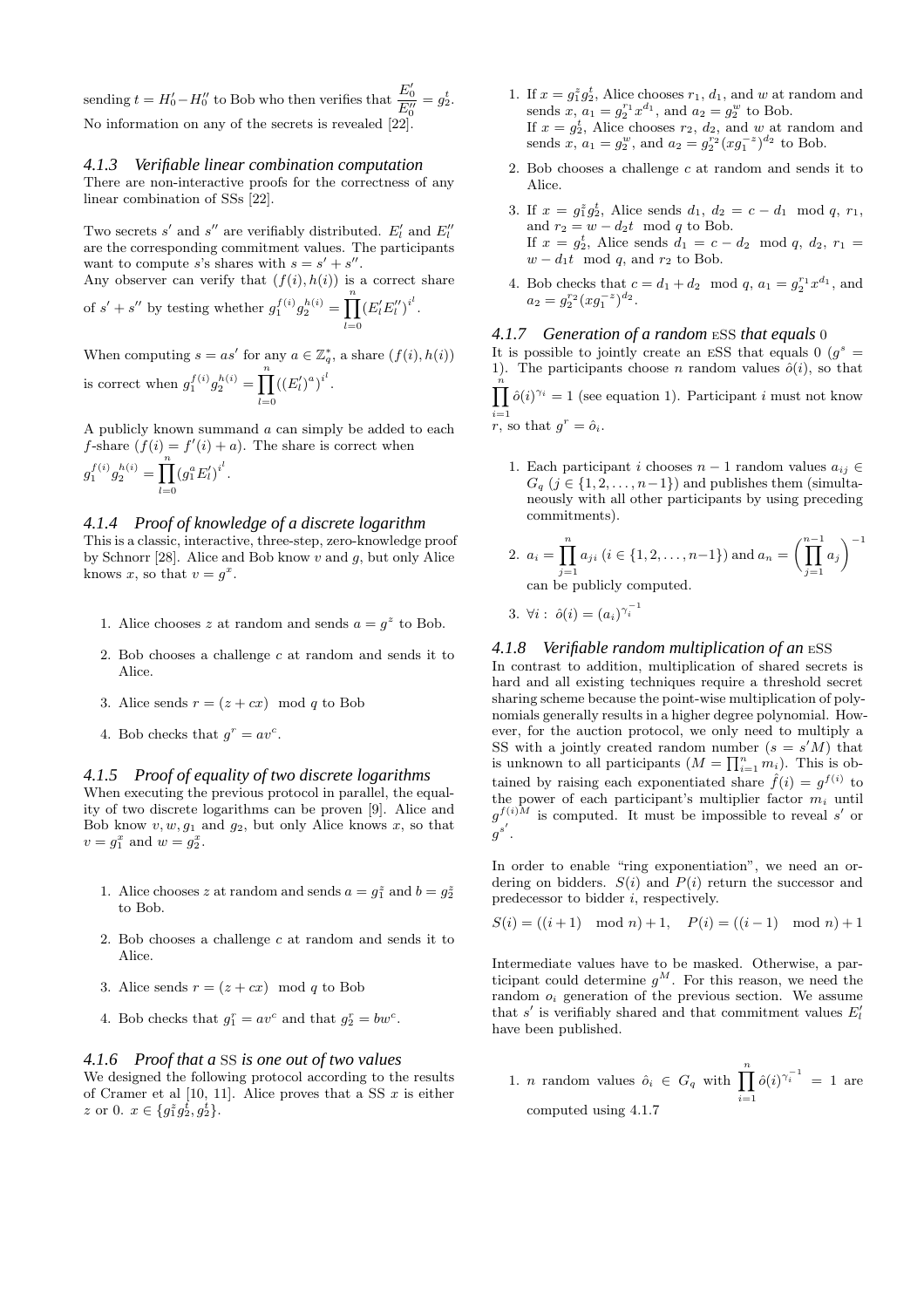- 2. Each participant secretly chooses a random value  $m_i$
- 3. Participant *i* publishes  $E_l'' = (E_l')^{m_i}$  and proves its correctness by providing a proof for the knowledge of  $m<sub>i</sub>$
- 4. Participant *i* publishes  $f''(i) = f'(i)m_i, h''(i) = h'(i)m_i$ and  $\hat{o}'(i) = \hat{o}(i)^{m_i}$  and proves  $\hat{o}'(i)$ 's correctness using 4.1.5.

5. All participants can verify that  $g_1^{f''(i)}g_2^{h''(i)} = \prod^n$  $_{l=0}$  $\left(E_{l}^{\prime\prime}\right)^{i^{l}}$  $(4.1.1).$ 

6. Each participant  $i$  computes

 $a(P(i), i) = \left( g^{f''(P(i))} \hat{o}'(P(i)) \right)^{m_i}$ , publishes it and proves its correctness using 4.1.5.

- 7. For each  $h \in 1, 2, \ldots, n$  each bidder i computes and publishes  $a(h, i) = a(h, P(i))^{m_i}$  until all  $a(i, P(i))$  are computed.
- 8.  $\hat{f}(i) = a(i, P(i)).$

# **4.2 Informal Description**

Like in most other protocols, we define an ordered set of  $k$ possible prices (or valuations)  $\{p_1, p_2, \ldots, p_k\}$ . Each bidder sets the differential bid vector

$$
\Delta \vec{b}_i = (\Delta b_{i1}, \Delta b_{i2}, \dots, \Delta b_{ik}) = (\underbrace{0, \dots, 0}_{b_i-1}, y, \underbrace{0, \dots, 0}_{k-b_i})
$$
 (3)

according to his bid  $b_i \in \{1, 2, \ldots, k\}$ , (verifiably) distributes it on all bidders, and shows its correctness by proving  $\forall j$ :  $\Delta b_{ij} \in \{0, y\}$  and  $\sum_{j=1}^k \Delta b_{ij} = y$  in zero-knowledge manner. y is a commonly known number in  $\mathbb{Z}_p^*$ , e.g.,  $y = 1$ . Each bidder's bid vector  $\vec{b}_i$  can be derived by "integrating"  $\Delta \vec{b}_i$ . This method was first used by Abe and Suzuki in [1].

$$
\vec{b}_i = (\underbrace{y, \dots, y}_{b_i}, \underbrace{0, \dots, 0}_{k-b_i}) = (\Delta b_{i1} + b_{i2}, \Delta b_{i2} + b_{i3}, \dots, \Delta b_{ik})
$$
\n(4)

In our protocol, we also need to "integrate" the differential bid vector "in the other direction" (upwards that is).

$$
\vec{b}'_i = (\underbrace{0, \dots, 0}_{b_i-1}, \underbrace{y, \dots, y}_{k-b_i+1}) = (\Delta b_{i1}, \Delta b_{i2} + b'_{i1}, \dots, \Delta b_{ik} + b'_{i,k-1})
$$
\n(5)

And finally, in order to be able to locate the highest price at which  $M + 1$  bidders are willing to pay, we have to shift down the components of the bid vectors.

$$
\vec{b}_i^{\triangledown} = (b_{i2}, b_{i3}, \dots, b_{ik}, 0)
$$
 (6)

If we sum up all bid vectors  $\vec{B} = \sum_{i=1}^{n} \vec{b}_i$  and shifted bid vectors  $\vec{B}^{\nabla} = \sum_{i=1}^{n} \vec{b}_{i}^{\nabla}$ , and subtract  $(2M + 1)y\vec{e}$  with  $\vec{e} =$ 

 $(1, \ldots, 1)$ , we obtain a vector in which the component, that refers to the amount of the  $(M + 1)$ st highest bid, is 0. All other components are not 0 (with high probability).

By adding the upwards integrated bid vector  $\vec{b}'_i$ , we mask the resulting vector so that bidder  $i$  can only read the selling price if bid he bid more and thus qualifies as a winner of the auction.

$$
\vec{v}_i = \vec{B} + \vec{B}^{\triangledown} - (2M + 1)y\vec{e} + (2M + 2)\vec{b}_i' \tag{7}
$$

The components of  $\vec{v}_i$  are then multiplied with random multipliers  $M_{ij}$  that are jointly created and unknown to any subset of bidders. The invariant of this transformation is the single component that equals 0. As described in 4.1.8, the multiplication works on exponentiated shares and the 0 becomes a 1.

The computation is conducted so that only bidder  $i$  and the seller know  $v_{ij}$  for each j, because bidder i privately adds the final computational share. If any of these "indicators" is 1, the corresponding bidder is a winner of the auction and he and the seller can read the selling price.

$$
v_{ij} = 1 \iff \text{Bidder } i \text{ won and has to pay } p_j \qquad (8)
$$

#### **4.3 Detailed Protocol**

This is the step-by-step protocol specification for bidder a and his bid  $b_a$ .  $i, h \in \{1, 2, ..., n\}$ ,  $j, b_a \in \{1, 2, ..., k\}$ , and  $l \in \{0, 1, \ldots, n\}$  unless otherwise noted. All calculations are done in the finite field  $\mathbb{Z}_p$ .  $g_1$  and  $g_2$  are generators in the multiplicative subgroup  $G_q$ , so that no participant knows  $log_{g_1} g_2$ .

1. Choose random multipliers  $\forall i, j : m_{aij} \in \mathbb{Z}_q^*$  and  $2j$ random polynomials with  $\Delta F_{aj0} =$  $\int y$  if  $j = b_a$  $\begin{bmatrix} 9 & 1 & 0 \\ 0 & 1 & 0 \\ 0 & 0 & 0 \end{bmatrix}$ .

$$
\Delta f_{aj}(x) = \Delta F_{aj0} + \Delta F_{aj1}x + \dots + \Delta F_{aj,n-1}x^{n-1}
$$

$$
\Delta h_{aj}(x) = \Delta H_{aj0} + \Delta H_{aj1}x + \dots + \Delta H_{aj,n-1}x^{n-1}
$$

- 2. Publish  $\forall j, l : \Delta E_{ajl} = g_1^{\Delta F_{ajl}} g_2^{\Delta H_{ajl}}$ .
- 3. Prove that  $\forall j : \Delta E_{aj0} \in \{g_1^y g_2^t, g_2^t\}$  (4.1.6).
- 4. Compute  $\forall i, l : E_{ikl} = \Delta E_{ikl}, E'_{i1l} = \Delta E_{i1l}$  and  $\forall i, j \leq k, l : E_{ijl} = \Delta E_{ijl} E_{i,j+1,l}, \text{ and } \forall i, j > 1, l :$  $E_{ijl} = \Delta E_{ijl} E'_{i,j-1,l}.$

5. Publishing 
$$
\forall i, j, l
$$
 :  $E_{ijl}^* = \left(\frac{\prod_{h=1}^n (E_{hjl}E_{h,j+1,l})(E'_{ijl})^{2M+2}}{g_1^{(2M+1)y}}\right)^{m_{aij}}$  and prove the discrete logarithm knowledge.

6. Send  $\Delta f_{aj}(i)$ , and  $\Delta h_{aj}(i)$  to bidder *i* for each  $i \neq a$ .

7. Verify 
$$
\forall i \neq a : g_1^{\Delta f_{ij}(a)} g_2^{\Delta h_{ij}(a)} = \prod_{l=0}^{n-1} (E_{ijl})^{a^l}
$$
.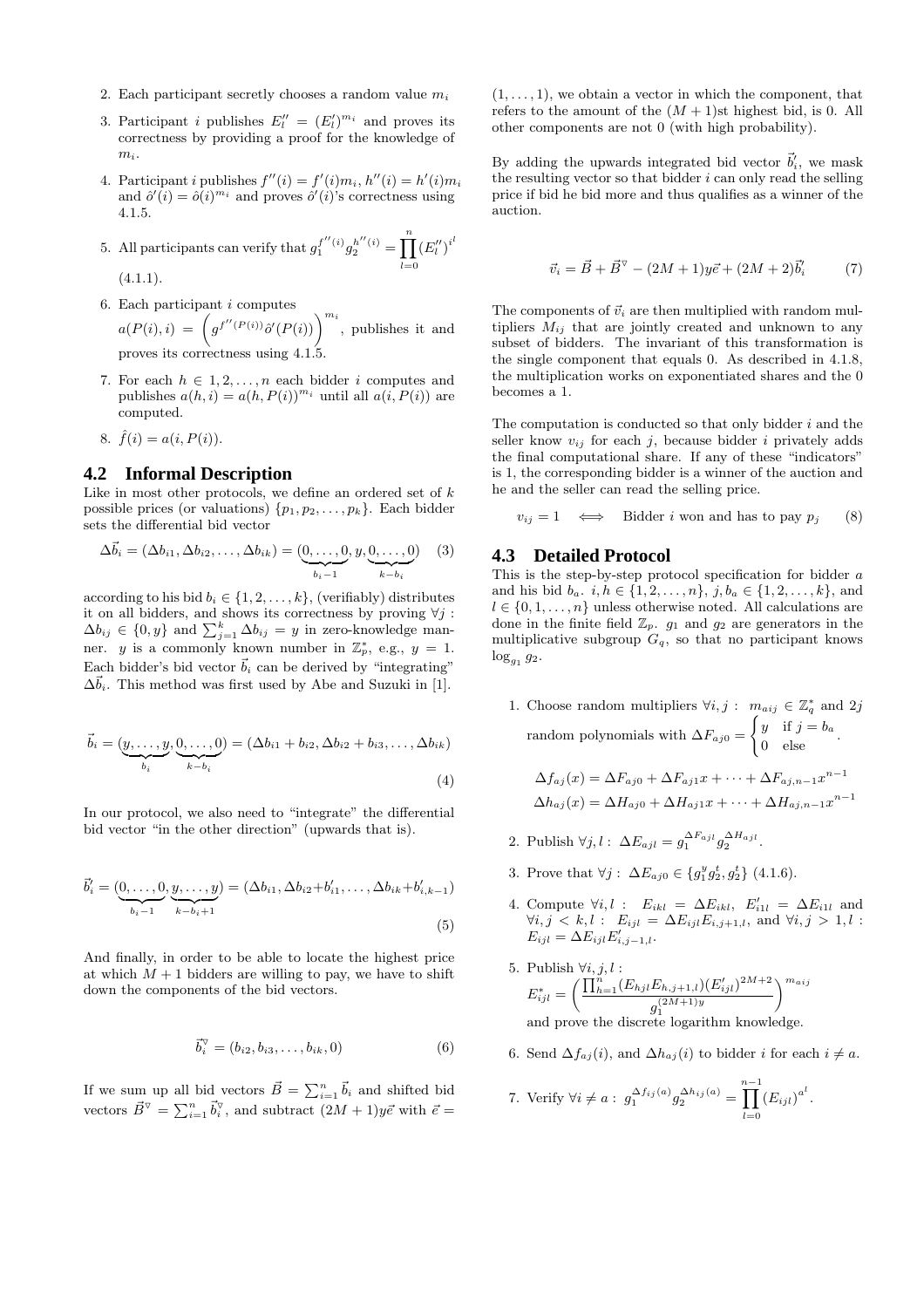- 8. Compute  $\forall i$ :  $f_{ik}(a) = \Delta f_{ik}(a)$ ,  $h_{ik}(a) = \Delta h_{ik}(a)$ ,  $f'_{i1}(a) = \Delta f'_{i1}(a), h'_{i1}(a) = \Delta h'_{i1}(a), \text{ and } \forall i, j < k:$  $f_{ij}(a) = \Delta f_{ij}(a) + f_{i,j+1}(a), h_{ij}(a) = \Delta h_{ij}(a) + h_{i,j+1}(a),$ and  $\forall i, j > 1$ :  $f'_{ij}(a) = \Delta f_{ij}(a) + f'_{i,j-1}(a), h'_{ij}(a) =$  $\Delta h_{ij}(a) + h'_{i,j-1}(a).$
- 9. Jointly create a function  $\hat{o}$ , so that  $\prod_{n=1}^{\infty}$  $i=1$  $\hat{o}(i)^{\gamma_i^{-1}} = 1$ according to 4.1.7.
- 10. Publish  $\forall i, j$ :

$$
v_{ij}(a) = \left(\sum_{h=1}^{n} (f_{hj}(a) + f_{h,j+1}(a)) +
$$
  
+  $(2M + 2) f'_{ij}(a) - (2M + 1)y\right) m_{aij}$ ,  

$$
w_{ij}(a) = \left(\sum_{h=1}^{n} (h_{hj}(a) + h_{h,j+1}(a)) +
$$
  
+  $(2M + 2)h'_{ij}(a)\right) m_{aij}$ ,

and  $\hat{o}'_{ij}(a) = \hat{o}(a)^{m_{aij}}$  and prove the correctness of  $\hat{o}'_{ij}(a)$ .

- 11. Verify  $\forall i, j, h \neq a : g_1^{v_{ij}(h)} g_2^{w_{ij}(h)} =$ n−1<br>∏  $_{l=0}$  $(E_{ijl}^*)^{h^l}$ .
- 12. Compute  $\forall i, j : \hat{v}_{ij}(P(a), a) = \left(g_1^{v_{ij}(P(a))}\hat{o}'_{ij}(a)\right)^{m_{aij}},$ publish it and prove its correctness by showing the

equality of the discrete logarithms and the ones used in step 5.

13. Compute and publish  $\forall i, j, h : \hat{v}_{ij}(h, a) =$ 

 $\left(\hat{v}_{ij}(h, P(a))\right)^{m_{aij}}$  and prove its correctness by showing the equality of logarithms. Repeat this step until all  $\hat{v}_{ij}(h, P(P(h)))$  are computed.

14. Compute  $\forall i, j : \hat{v}_{ij}(S(a), a) = (\hat{v}_{ij}(S(a), P(a)))^{m_{aij}}$ 

and privately send it and a proof of its correctness to the seller who publishes all  $\hat{v}_{ij}(S(h), h)$  and the corresponding proofs of correctness for each  $i, j, h \neq i$  after having received all of them.

15. Compute 
$$
\forall j : v_{aj} = \prod_{i=1}^{n} \left( \hat{v}_{aj}(i, P(i)) \right)^{\gamma_i}
$$
.

16. If  $v_{aw} = 1$  for any w, then bidder a is a winner of the auction.  $p_{w-1}$  is the selling price.

#### **4.4 Analysis**

The final ring exponentiation steps are conducted in a way that allows the seller to see all indicators before the bidders can compute them. This prevents a winning bidder from aborting the protocol after having learned the auction result. If it seems more desirable to prevent the seller from doing so, the final steps can be easily adapted.

When two or more bidders have the  $(M+1)$ st highest bid in common, the protocol yields no winners. It is impossible for

|      |      | Rounds   Messages   Bandwidth/Computation |
|------|------|-------------------------------------------|
| O(n) | O(n) | $O(n^2k)$                                 |

Table 1: Protocol complexity (messages and bandwidth per bidder)

the protocol to decide who of the tieing bidders belongs to the set of winners and who does not. There is no information revelation in this case, except that there has been a tie. The items can be re-auctioned in a subsequent auction. All other ties will be handled smoothly by the protocol.

Table 1 shows the number of rounds and messages, and the amount of data that has to be sent by a single bidder. The computation of personalized indicators for each bidder results in a high demand for bandwidth  $(O(n^2k))$ .

To give an example, in an auction with hundred bidders  $(n = 100)$  and 200 possible prices  $(k = 200)^4$ , each bidder has to compute and publish hundreds of megabytes of data when  $p$  and  $q$  are 1024-bit primes.

The computational demands can be reduced by sharing the bids and the computation among few, distinct bidders which are believed not to collude with each other. Obviously, the resulting protocol does not comply with full privacy anymore. Another possibility is to share the information on  $m$ auctioneers like in numerous other protocols. This can drastically reduce the computational amount needed in auctions with many bidders, but the obtained level of privacy is questionable as mentioned in Section 2.

When the selling price does not need to be protected, the computational complexity can be reduced to  $O(nk)$  by just computing one value for all bidder that indicates the selling price w. Winning bidders can prove their claims to the seller by providing t, so that  $E_{i,w+1,0} = g_1^y g_2^t$ . However, winning bidders are able to remain silent if they dislike the selling price. Furthermore, the complexity could be decreased to  $O(n \log k)$  by using binary search to find the selling price rather than computing values for each price  $p_i$ . Apparently, this would increase the number of rounds and require some changes to the protocol.

### **5. CONCLUSION**

We presented a novel kind of secure and private auction protocols, where information is shared among bidders. The protocols comply with the highest standard of privacy possible: they are safe for a single bidder no matter how many of the participants collude.

The main contribution of this paper is the secure and verifiable  $(M+1)$ st-price auction protocol VMB-SHARE, in which bidders jointly compute personal indicators for each bidder and the seller. Thus, the only agent being able to discover who won the auction besides the concerned bidders is the seller. We are not aware of any auction protocol, that achieves a similar level of privacy.

As the protocol is publicly verifiable, malicious bidders that do not follow the protocol will be detected immediately and can be excluded from the set of bidders.

<sup>4</sup>Usually the number of different prices or valuations is much lower than one would expect, e.g., Lipmaa et al argue that  $k \leq 500$  is sufficient for most auctions [20].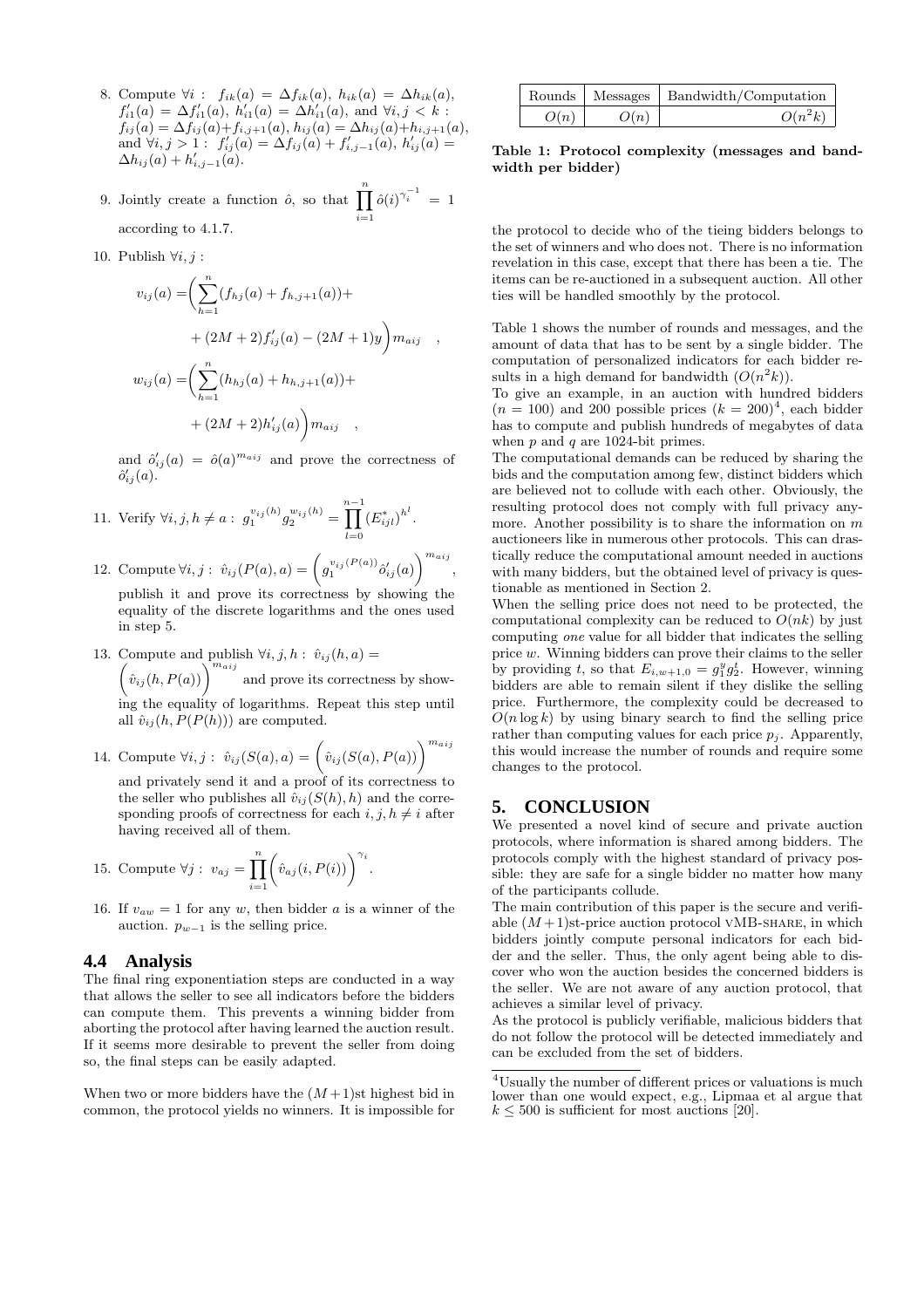The drawback of vMB-share is efficiency. It can take hours, if not days, to decide auctions with very high numbers of bidders. On the other hand, auctions that require such a high standard of privacy typically include few bidders. We are currently implementing the proposed protocol in order to be able to evaluate its feasibility in real-world scenarios. In the future, we intend to apply the presented techniques to solve tractable instances of combinatorial auctions like general multi-unit or linear-good auctions while maintaining full privacy.

# **6. ACKNOWLEDGEMENTS**

The author would like to thank Masayuki Abe for some helpful comments.

#### **7. REFERENCES**

- [1] M. Abe and K. Suzuki. M+1-st price auction using homomorphic encryption. In Proceedings of the 5th International Conference on Public Key Cryptography (PKC-02), 2002.
- [2] O. Baudron and J. Stern. Non-interactive private auctions. In Pre-Proceedings of the 5th Annual Conference on Financial Cryptography, pages 300–313, 2001.
- [3] M. Ben-Or, S. Goldwasser, and A. Wigderson. Completeness theorems for non-cryptographic fault-tolerant distributed computation. In *Proceedings* of the 20th Annual ACM Symposium on Theory of Computing (STOC-88), pages 1–10, 1988.
- [4] F. Brandt. Cryptographic protocols for secure second-price auctions. In M. Klusch and F. Zambonelli, editors, Cooperative Information Agents V, volume 2182 of Lecture Notes in Artificial Intelligence, pages 154–165, Berlin et al., 2001. Springer.
- [5] F. Brandt. Secure and private auctions without auctioneers. Technical Report FKI-245-02, Institut für Informatik, Technische Universität München, 2002.
- [6] F. Brandt and G. Weiß. Antisocial agents and Vickrey auctions. In J.-J. C. Meyer and M. Tambe, editors, Intelligent Agents VIII, volume 2333 of Lecture Notes in Artificial Intelligence, pages 335–347, Berlin et al., 2001. Springer. Revised papers from the 8th Workshop on Agent Theories, Architectures and Languages.
- [7] F. Brandt and G. Weiß. Vicious strategies for Vickrey auctions. In Proceedings of the 5th International Conference on Autonomous Agents, pages 71–72. ACM Press, 2001.
- [8] C. Cachin. Efficient private bidding and auctions with an oblivious third party. In Proceedings of the 6th ACM Conference on Computer and Communications Security, pages 120–127, 1999.
- [9] D. Chaum and T. P. Pedersen. Wallet databases with observers. In Advances in Cryptology - CRYPTO 1992, volume 740 of Lecture Notes in Computer Science, pages 3.1–3.6. Springer, 1992.
- [10] R. Cramer, I. Damgård, and B. Schoenmakers. Proofs of partial knowledge and simplified design of witness hiding protocols. In Advances in Cryptology - CRYPTO 1994, volume 893 of Lecture Notes in Computer Science, pages 174–187. Springer, 1994.
- [11] R. Cramer, R. Gennaro, and B. Schoenmakers. A secure and optimally efficient multi-authority election scheme. In Advances in cryptology - EUROCRYPT 1997, volume 1233 of Lecture Notes in Computer Science, pages 103–118. Springer, 1997.
- [12] M. Franklin, Z. Galil, and M. Yung. An overview of secure distributed computing. Technical Report TR CUCS-008-92, Columbia University, 1992.
- [13] M. Franklin and M. Reiter. The design and implementation of a secure auction service. IEEE Trans. on Software Engineering, 22(5):302–312, 1996.
- [14] M. Harkavy, J. Tygar, and H. Kikuchi. Electronic auctions with private bids. In Proceedings of the 3rd USENIX Workshop on Electronic Commerce, pages 61–74, 1998.
- [15] M. Jakobsson and A. Juels. Mix and match: Secure function evaluation via ciphertexts. In Proceedings of Asiacrypt-00, pages 162–177, 2000.
- [16] H. Kikuchi. (M+1)st-price auction protocol. In Proceedings of Financial Cryptography (FC 2001), 2001.
- [17] H. Kikuchi, M. Harkavy, and J. Tygar. Multi-round anonymous auction protocols. In Proceedings of the First IEEE Workshop on Dependable and Real-Time E-Commerce Systems, pages 62–69, 1998.
- [18] H. Kikuchi, S. Hotta, K. Abe, and S. Nakanishi. Resolving winner and winning bid without revealing privacy of bids. In Proceedings of the International Workshop on Next Generation Internet (NGITA), pages 307–312, 2000.
- [19] M. Kudo. Secure electronic sealed-bid auction protocol with public key cryptography. IEICE Trans. Fundamentals, E81-A(1), 1998.
- [20] H. Lipmaa, N. Asokan, and V. Niemi. Secure Vickrey auctions without threshold trust. In Proceedings of the 6th Annual Conference on Financial Cryptography, 2002. to appear.
- [21] M. Naor, B. Pinkas, and R. Sumner. Privacy preserving auctions and mechanism design. In ACM Conference on Electronic Commerce, pages 129–139, 1999.
- [22] T. Pedersen. Non-interactive and information-theoretic secure verifiable secret sharing. In J. Feigenbaum, editor, Advances in Cryptology - CRYPTO 1991, volume 576 of Lecture Notes in Computer Science, pages 129–140. Springer, 1991.
- [23] M. Rothkopf and R. Harstad. Two models of bid-taker cheating in Vickrey auctions. Journal of Business, 68(2):257–267, 1995.